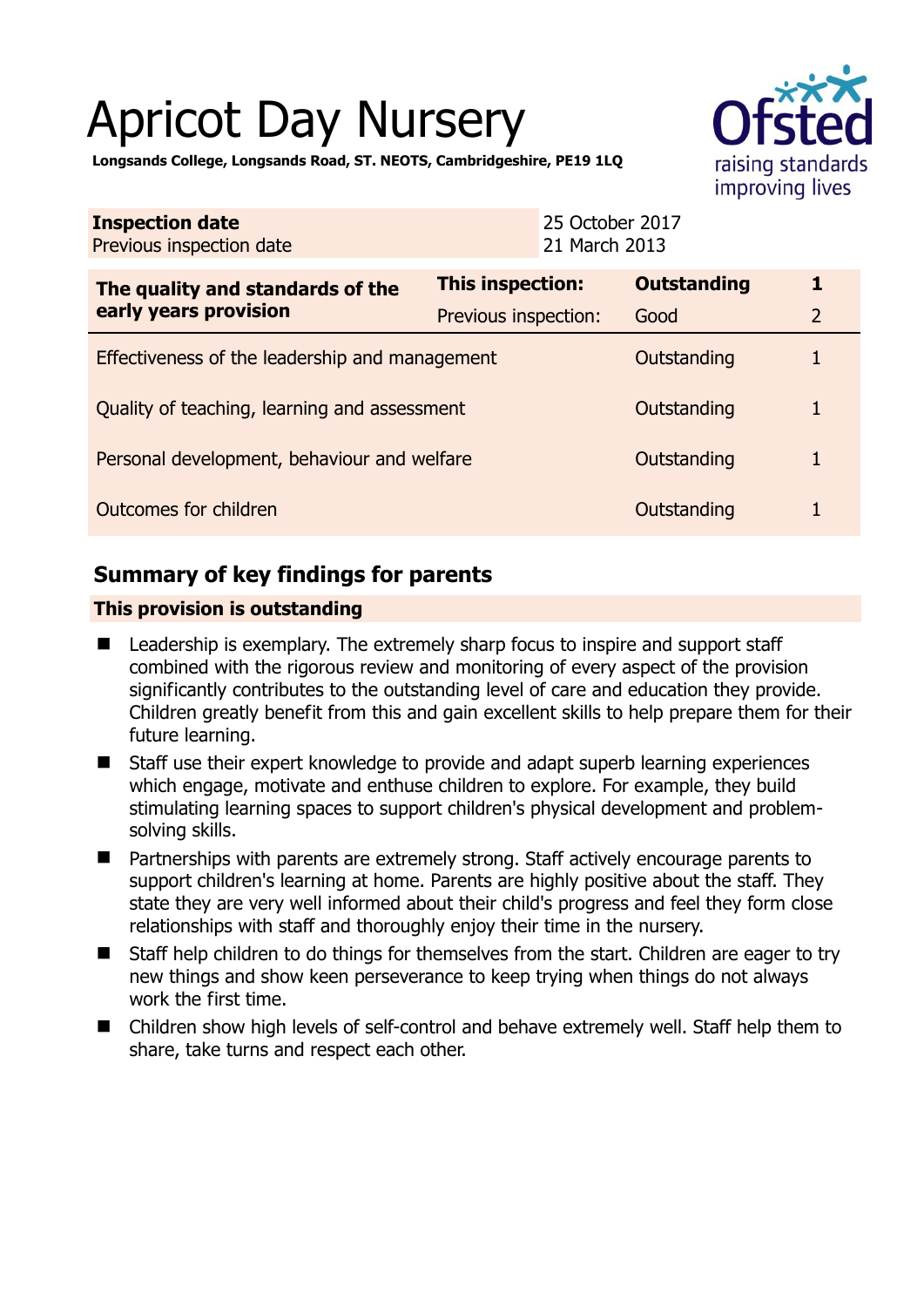## **What the setting needs to do to improve further**

## **To further improve the quality of the early years provision the provider should:**

■ enhance the excellent outdoor learning environment further to support those children who prefer to learn outside to make even more progress in mathematics.

## **Inspection activities**

- The inspector observed the quality of teaching during activities indoors and outdoors and assessed the impact this has on children's learning.
- The inspector spoke to staff and children during the inspection.
- The inspector completed a joint observation with the manager.
- The inspector held a meeting with the manager and the provider. She looked at relevant documentation and evidence of the suitability of staff working in the nursery.
- The inspector spoke to a number of parents during the inspection and took account of their views, together with written feedback provided by other parents.

## **Inspector**

Gail Warnes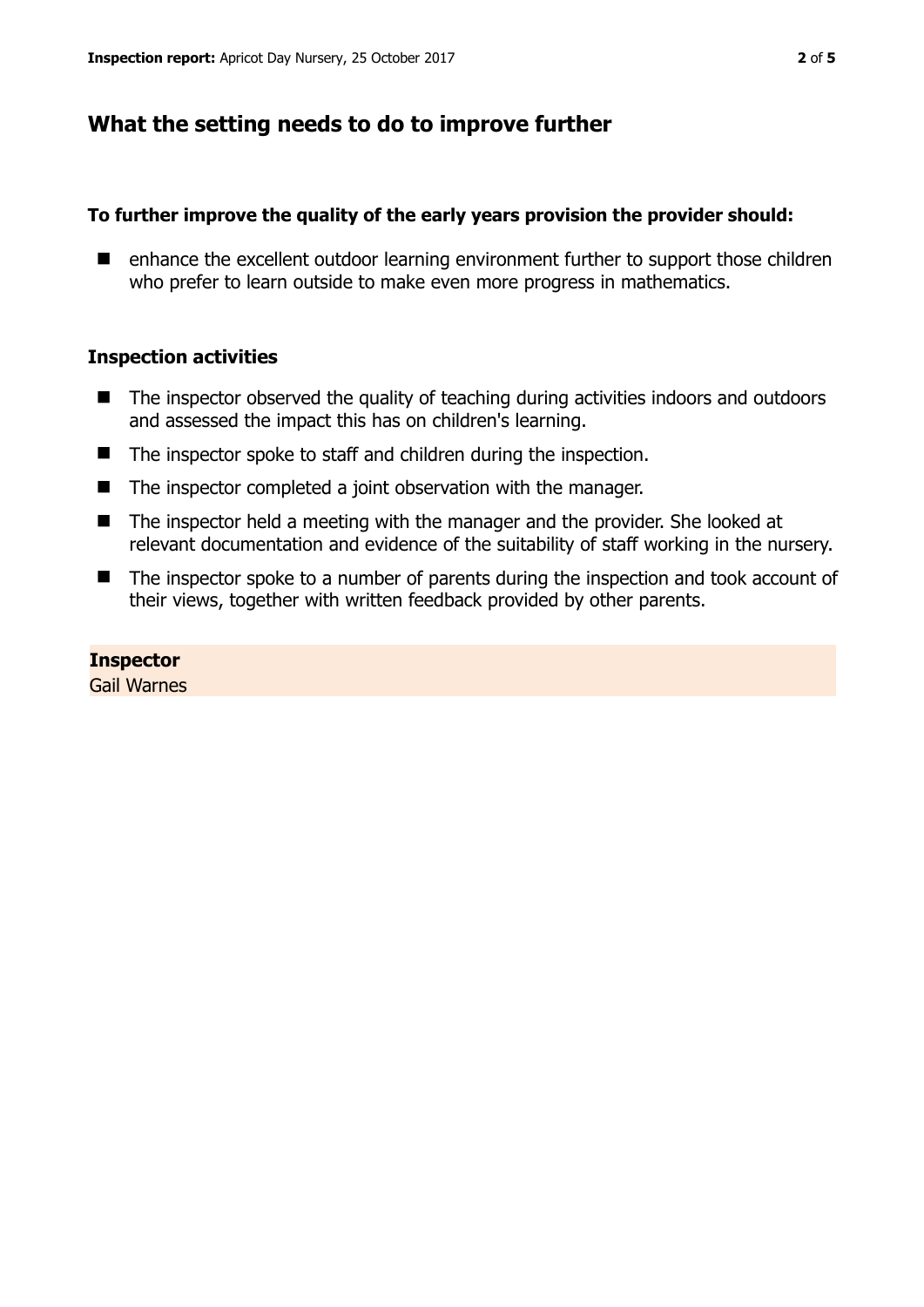# **Inspection findings**

## **Effectiveness of the leadership and management is outstanding**

The arrangements for safeguarding are effective. Staff confidently fulfil their role to protect children from harm and discuss wider safeguarding issues in detail. Leaders implement highly effective recruitment procedures to help assure the suitability of new staff. They conduct regular supervision meetings with staff to review their continued suitability and to coach and support them to improve their practice. Staff share key learning points from training they attend and undertake proactive research to help the team grow and develop superbly. The manager encourages staff to contribute to and take responsibility for self-evaluation of the nursery. Staff have identified a drive to further improve the outdoor learning environment, especially to promote more opportunities for children to explore and understand early mathematics.

## **Quality of teaching, learning and assessment is outstanding**

Staff confidently observe children as they play. Staff use parents' contributions about their child to help them accurately assess children's progress. Staff engage children in purposeful conversations as they play. They repeat babies' utterances and introduce new words to help older children build their vocabulary. Babies have space and stimulating activities which encourage them to explore. For example, they stand and follow the movement of a ball as it descends through layered pieces of toy guttering. Older children build obstacle courses outside which challenge them to jump and climb. Staff intuitively weave mathematical language as they count and consider the different heights of the crates and logs they walk on. Staff enthusiastically play with children as they explore water. They inspire children to work things out for themselves when a gap in the toy guttering leaks water to the floor. Children concentrate and are confident to try out their ideas to solve the problem.

## **Personal development, behaviour and welfare are outstanding**

Children arrive confidently and settle quickly. Staff create a welcoming and warm learning environment where children are nurtured and respected. They sensitively support children through change, such as when they start at the nursery and move to the next room. This helps children develop very good levels of confidence and resilience to support their emotional well-being when they move to pre-school. Children thoroughly enjoy playing outside and help staff to complete risk assessments to ensure the environment is safe. They enjoy a wide and varied menu of freshly prepared foods and learn how to keep themselves healthy.

## **Outcomes for children are outstanding**

All children make rapid progress given their starting points and capabilities. They are confident talkers who enjoy sharing their ideas with others. Older children are beginning to give meaning to the marks they make and enthusiastically create pictures which retell favourite stories they share with staff. Children make exceptional progress in their personal hygiene needs and show high levels of independence from a young age.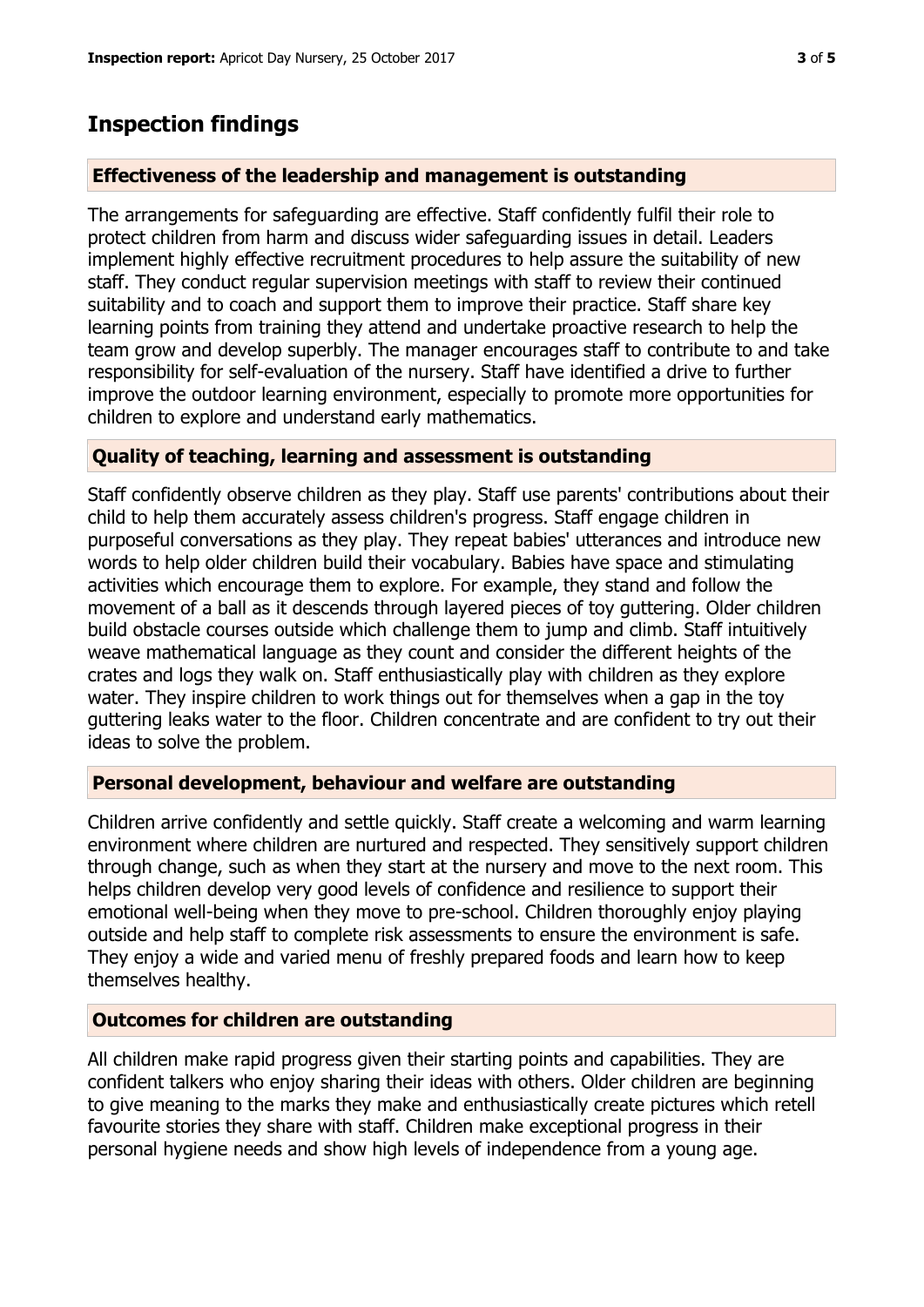## **Setting details**

| Unique reference number                             | EY352812                                                                             |  |
|-----------------------------------------------------|--------------------------------------------------------------------------------------|--|
| <b>Local authority</b>                              | Cambridgeshire                                                                       |  |
| <b>Inspection number</b>                            | 1064984                                                                              |  |
| <b>Type of provision</b>                            | Full-time provision                                                                  |  |
| Day care type                                       | Childcare - Non-Domestic                                                             |  |
| <b>Registers</b>                                    | Early Years Register, Compulsory Childcare<br>Register, Voluntary Childcare Register |  |
| Age range of children                               | $0 - 3$                                                                              |  |
| <b>Total number of places</b>                       | 47                                                                                   |  |
| Number of children on roll                          | 73                                                                                   |  |
| Name of registered person                           | Sunhill Daycare (Europe) Limited                                                     |  |
| <b>Registered person unique</b><br>reference number | RP519019                                                                             |  |
| <b>Date of previous inspection</b>                  | 21 March 2013                                                                        |  |
| <b>Telephone number</b>                             | 01480 471 857                                                                        |  |

Apricot Day Nursery registered in 1991 and is one of 11 settings privately owned and operated by Sunhill Daycare (Europe) Limited. The nursery employs 20 members of childcare staff. Of these, 15 hold appropriate early years qualifications at level 2 and above. The nursery opens from Monday to Friday, all year round, except for bank holidays and one week at Christmas. Sessions are from 7.30am until 6.30pm. The nursery provides funded early education for two-, three- and four-year-old children. The nursery provides support for children who speak English as an additional language and those who have special educational needs and/or disabilities.

This inspection was carried out by Ofsted under sections 49 and 50 of the Childcare Act 2006 on the quality and standards of provision that is registered on the Early Years Register. The registered person must ensure that this provision complies with the statutory framework for children's learning, development and care, known as the early years foundation stage.

Any complaints about the inspection or the report should be made following the procedures set out in the guidance 'Complaints procedure: raising concerns and making complaints about Ofsted', which is available from Ofsted's website: www.gov.uk/government/organisations/ofsted. If you would like Ofsted to send you a copy of the guidance, please telephone 0300 123 4234, or email enquiries@ofsted.gov.uk.